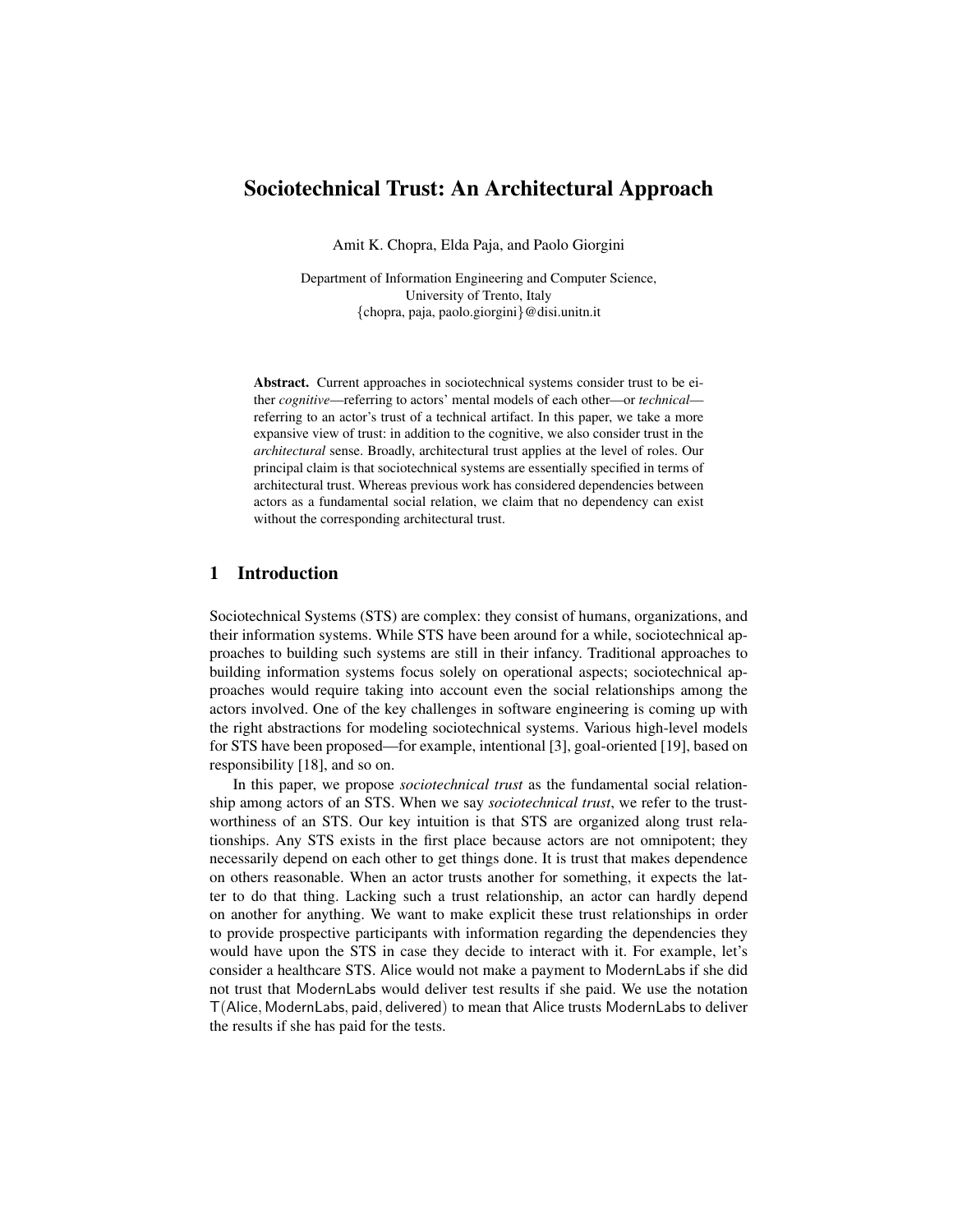This paper is about the engineering of *sociotechnical trust*: how should we design an STS so that it *ensures* trust relationships such as the above between Alice and ModernLabs in the healthcare STS? Ensuring means that we want this relationship to hold not only between Alice and ModernLabs, but between every patient-laboratory pair relationship participating in the healthcare STS. In other words, the trust relationship has to be somehow encoded into the architecture of the STS irrespective of individual actors. Hence, we refer to such trust relationships as *architectural*.

Further, we want to be able to compare two STS in a particular domain, and be able to objectively say which STS fares better from the trust perspective. For example, all other things being equal, one could objectively say that the healthcare system which encodes the above trust relationship between patients and laboratories is better for (all) patients than the system without. Objectively means that anyone, even someone who has no intention or need of participating in the STS being compared, would come to the same conclusion.

We make such comparisons all the time in our day to day lives. For example, we intuitively know that from a customer's point of view, an online marketplace that mandates that merchants refund customers for returned products within a month of purchase is better than one that does not allow such returns; the customers trust the merchants more in the former. It is the same reason why we deem credit card holders to be better off in the credit card system resulting from the passage of the Credit Card Act of 2009 [1]—in the new system, credit card holders now trust that banks will not arbitrarily raise interest rates, and so on. This paper explores the computational basis behind such intuitions.

*Contributions.* Singh proposed the notion of architectural trust [17]; our contributions are in applying this notion to the engineering of STS, for which we coin the term *sociotechnical trust*.

- We characterize the notion of what it means for an STS to ensure more trust than another. We do this via the notion of one trust relationship *supporting* another trust relationship. We give a computational grounding for sociotechnical trust in terms of communication (commitments). Our conceptual model enables one to claim if one system is more trustworthy than another from a particular role's perspective.
- We show the notion of sociotechnical trust to be different from cognitive or technical trust, two kinds of trust relationships commonly modeled in STS software engineering.
- We evaluate our approach through a case study on European food safety law (understood as an STS for ensuring food safety)

*Organization.* The rest of the paper is organized as follows. Section 2 introduces a conceptual model of sociotechnical trust, discussing the computational grounding of trust connectors in terms of commitments. It also discusses what it means to objectively compare STS from a trust perspective, presenting as well a notation for representing the system. Section 3 discusses how sociotechnical trust is different from the prevalent notions of trust and places them all in a single framework. Section 4 evaluates our approach against a case study from the European food safety law. Section 5 concludes the paper with a survey of the literature and future directions.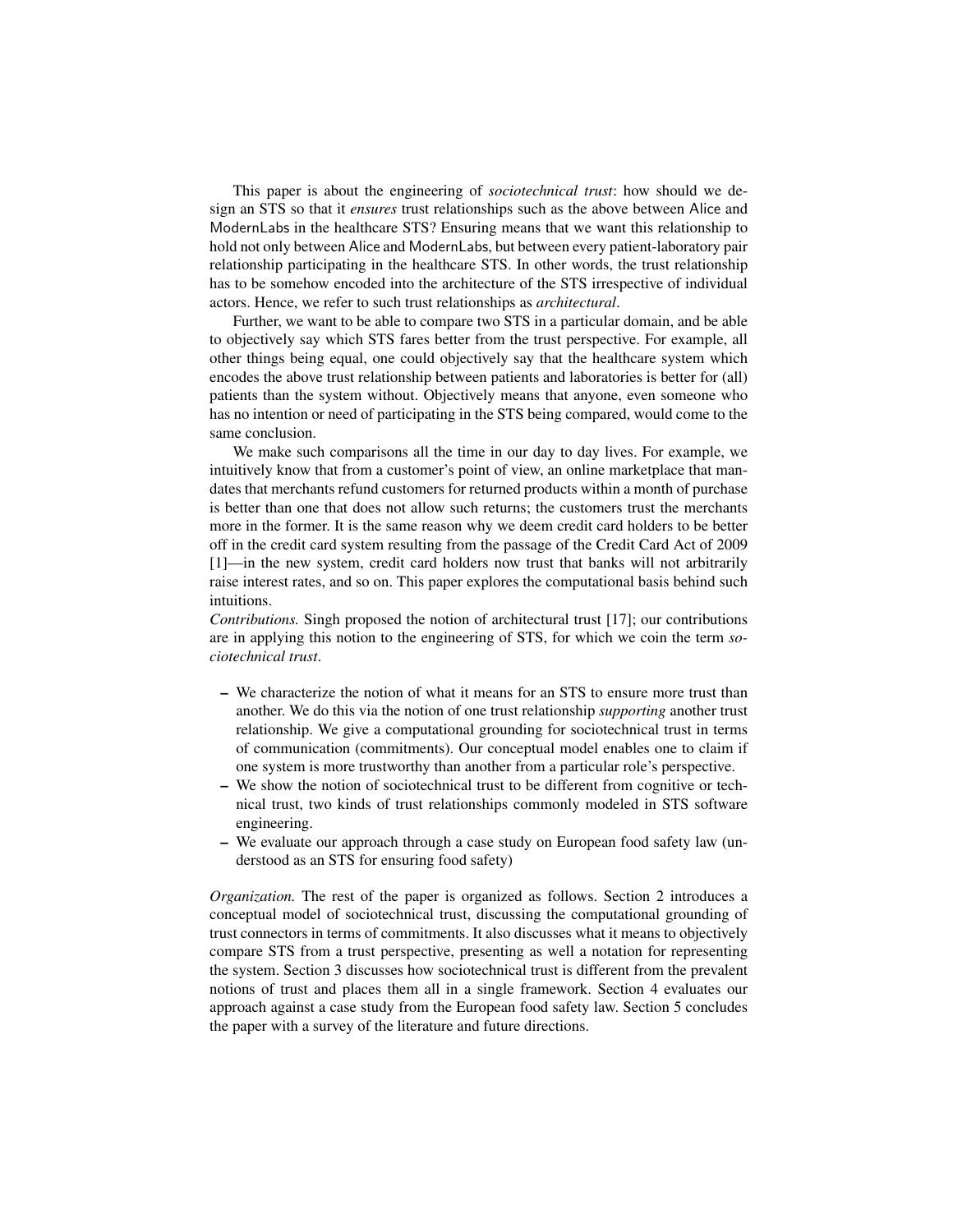### 2 A Conceptual Model of Sociotechnical Trust

Our conceptual model emphasizes the social entities abstracted away as roles and the trust relationships among them. In contrast to other approaches in the literature, our conceptual model is notable in that it does not rely upon intentional—varying from actor to actor—concepts such as goals, capabilities, risk, and so on.

Following [6], we conceptualize an STS system as a specification of trust relationships with reference to roles, not particular actors. Individual actors, perhaps completely unknown at the time of the design of STS, would adopt roles in an STS depending on their business requirements and constraints.

Our idea of a *sociotechnical system* is that of a set of roles and the trust relationships that hold between them. Formally, let  $\phi$  be a set of symbols. Let P be the set of all propositions over  $\phi$  (including  $\top$ , the constant for truth) using the connective of propositional logic. Let  $p, q, \ldots$  range over  $P$ . Let  $R$  be a set of roles; let  $x, y, \ldots$  be variables over roles. A system S is a set such that  $S \subseteq \mathcal{R} \times \mathcal{R} \times \mathcal{P} \times \mathcal{P}$ . We say  $T(x, y, p, q)$  if and only if  $(x, y, p, q) \in S$ .

For instance, taking again into consideration the healthcare domain, one system, let's call it HealthcareSystem1, could be the one composed of the roles Hospital and Patient. In this system, the Patient trusts the Hospital will provide accurate test results (1).

Another system, HealthcareSystem2, includes the roles Hospital, Patient, and Lab. In this setting, the Patient trusts the Hospital will provide accurate test results (2). On the other hand, the Hospital depends on the Lab to analyze test outcomes and produce accurate results (3). Labs are more specialized entities, hence the reason for Hospitals to outsource the tests. Also, the Hospital commits to the Patient that personal data will be confidential and not disclosed to other third parties (4).

$$
T(Patient, Hospital, takeTest, receive AccurateResults) \qquad (1)
$$

- $T(Patient, Hospital, takeTest, receiveAccurateResults)$  (2)
	- $T(Hospital, Lab, T, provideAccurateResults)$  (3)
- T(Patient, Hospital, providePersonalData, ensureConfidentiality) (4)

#### 2.1 Computational Grounding

Architecturally, sociotechnical trust is what connects two given participants of the STS. We propose a commitment-based approach to engineering sociotechnical trust (in the rest of the paper, when we say *trust* we mean *sociotechnical trust*, unless otherwise specified). Recent advances have proposed commitment-based architectural styles for SOA [15]. The notion of sociotechnical trust exploits the connection between commitments and architecture. Commitments are a simple yet powerful abstraction to model interactions between two agents in terms of a contractual relation [16]. A commitment is a quaternary relation C(debtor, creditor, antecedent, consequent) that stands for a promise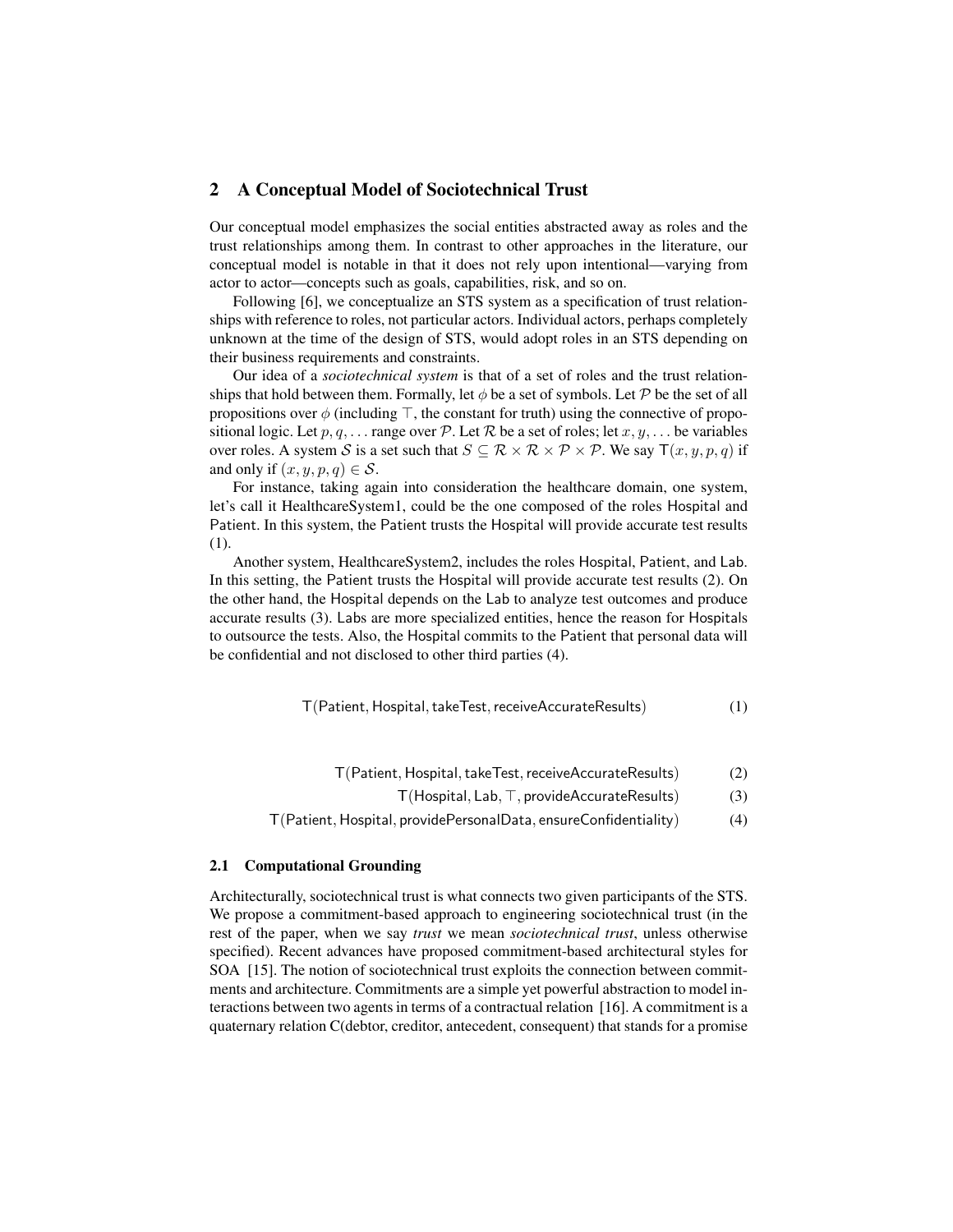made by the debtor to the creditor that if the antecedent is brought about, the consequent will be brought about. Engineering STS for trust means reasoning from a role-based perspective and establish enough commitments into the system so that an agent adopting a role would trust others adopting other roles. Alice trusts ModernLabs for delivery upon payment, that is, T(Alice, ModernLabs, paid, delivered) if ModernLabs has committed to Alice for doing so, in other words C(ModernLabs, Alice, paid, delivered). In the case of trust relationships, we refer to x and  $y$  as the *truster* and *trustee*, respectively, whereas in the case of commitments, we refer to x and y as the *creditor* and *debtor*, respectively. Commitments have been extensively studied in multiagent systems [16], and have been recently applied to understanding the notion of dependencies in systems involving multiple actors [7]. Commitments are rooted in communication: they are created and they evolve when agents exchange messages. Commitments can be *created*, *discharged*, *canceled*, and *released*.  $T(x, y, r, u)$  is created when  $C(x, y, r, u)$  is created. Similarly, the trust is discharged and violated when the corresponding commitment is discharged and violated; analogously for canceled and released.

Within a given domain there is a variety of STS operating on the basis of trust relationships among their actors, as explained by the aforementioned example. They offer different levels of trust with respect to a particular role's perspective. An actor can either *Join* or *Leave* an STS. Joining means binding to a role and therefore instantiating (partially perhaps) the trust relationships in which the role appears. Ideally, an actor should not leave the system without fulfilling the expectations that others have of him by way of instantiated trust relationships. Referring to the two healthcare systems, HealthcareSystem1 and HealthcareSystem2, we could, intuitively and objectively speaking, say that the second system is better or more trustworthy than the first one from the point of view of the Patients, as it includes additional trust relationships that contribute positively to the fulfillment of the basic requirement of receiving accurate test results, thereby enhancing Patients' trust in this system. However, this might not be the case when it come to Hospitals. From their point of view the first healthcare system is better, as it produces only one commitment from their part, that is, provide accurate results to the Patients, whereas the second healthcare system imposes on them more restrictions. They have to ensure accuracy of results and depend on Labs for this activity. Furthermore, to ensure confidentiality of Patients' personal data, they might have to undertake measures to satisfy this requisite.

Essentially, through the conceptual model we want to make clearer the role perspective in order to provide each prospective participant of any of the systems within a given domain with a clear view while choosing the system he wants to play a role at.

However, establishing enough commitments into the system may be not enough; we also need mechanisms that can support them. Having mechanisms for *monitoring* or *enforcing* commitments supports the establishment of trust relations.

#### 2.2 Trust supporting mechanisms

Some of the trust relationships present in the system influence positively on other trust relationships. We say that these relationships *support* the satisfaction of other relationships, with respect to a given role's perspective, enhancing the trust this role has about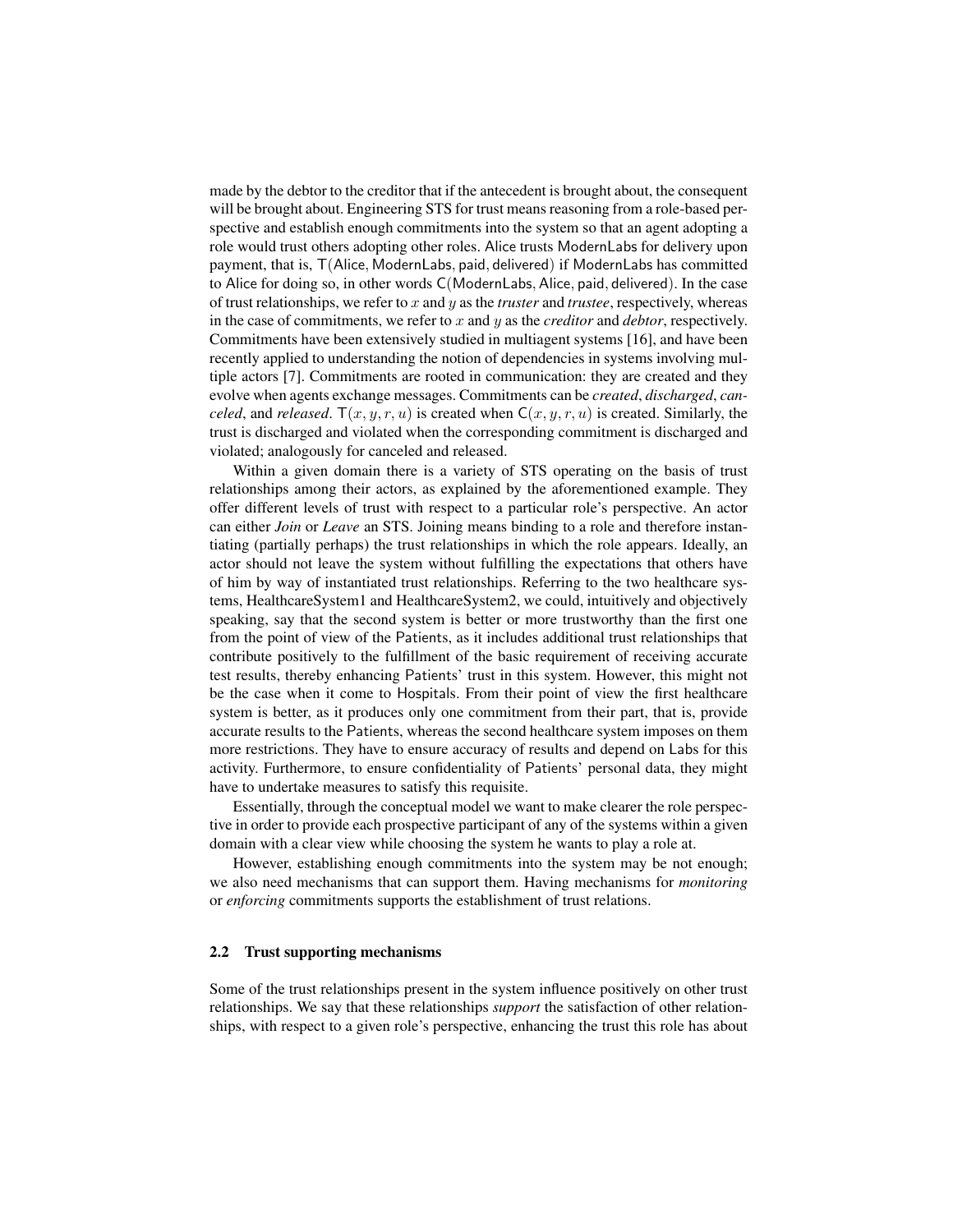the system. We represent this type of relation as in (5). This means that the trust relation  $T(x,y,p,q)$  *supports* (positively) the trust relation  $T(x,z,r,s)$  from x's perspective.

$$
T(x, y, p, q) \succ T(x, z, r, s) \tag{5}
$$

If we denote  $T(x,y,p,q)$  with  $T_1$  and  $T(x,z,r,s)$  with  $T_2$ , to express that  $T_1$  *supports*  $T_2$  from x's perspective, we use  $T_1 \succ_x T_2$  (more generally  $T_1 \succ_R T_2$ , for any  $x \in \mathcal{R}$ ).

But, what is the meaning of *supports* and why it actually increases trust from a role's perspective? Our intuition is that  $T_1 \succ_R T_2$  only if  $T_1$  handles exceptions that arise from T2. Following this intuition, we specify the *supports* relation through a series of mechanisms (Table 1), which are used to enhance trust of a role about the system. The purpose of these mechanisms is to handle exceptions that might arise from the existing trust relations. By doing so, the resulting system is more robust, and thus more trustworthy for the given role. Table 1 gives a list of basic trust supporting mechanisms induced from the set of patterns presented in [15]. It is basic because they refer to the basic operations concerning commitments such as create, delegate, cancel, etc.

Table 1: Some trust enhancing mechanisms

| <b>Name</b>               | <b>Trust Encoding</b>                                                                                                                               |
|---------------------------|-----------------------------------------------------------------------------------------------------------------------------------------------------|
| delegation(x, y, z, p, q) | $T(x, y, \text{thread}(x, y, p, q), T(x, z, p, q))$                                                                                                 |
|                           | compensate $(x, y, p, q, r, s)$ $\mathsf{T}(x, y, \text{violated}(x, y, p, q), \mathsf{T}(x, y, r, s))$                                             |
| undo(x, y, p, q, r)       | $\mathsf{T}(x, y, \mathsf{undo}(q), \mathsf{T}(x, y, r, \mathsf{undo}(p)))$                                                                         |
|                           | renegotiate $(x, y, p, q, r, s)$ $\mathsf{T}(x, y, \text{unreasonable}(p, q), \mathsf{T}(x, y, \text{renegotiated}(r, s), \mathsf{T}(y, x, r, s)))$ |

The propositions violated, threatened, undo, unreasonable, renegotiated, and so on are domain-specific. Referring to our running example, in case ModernLabs cannot deliver the test results to Alice, the Hospital can take care of that, offering yet another way to satisfy Alice's needs. Delegating the responsibility of delivering the results to the Hospital, makes the relationship between Alice and ModernLabs more robust (as long as Alice gets the results, she does not care how they got to her).

Redundancy is another mechanism, but we consider it as a special case of delegation. The system that offers redundancy is better not only for Alice, but for any patient that would decide whether to pay and take a test at ModernLabs or any other laboratory that offers the same services. Generally speaking, for any patient  $p$  interacting with some laboratory l, if  $T_a$  and  $T_b$  stand for  $\mathsf{T}(p, l, p$  paid, delivered) and  $\mathsf{T}(p, l, t)$  threatened $(p, l, r)$  $l, paid, delivered), T(p, h, paid, delivered))$  respectively, (h stands for hospital), then  $T_b \succ_p T_a$ .

Compensate and undo can be used to capture return-refund scenarios. For example, let  $T_q$  and  $T_v$  be  $T(p, l, p$ aid, delivered) and  $T(p, l, v$ iolated $(p, l, p$ aid, delivered), refund ∧ discountCoupon)) respectively.  $T_v \succ T_g$ , since the trust relationship for delivering the test results upon payment is violated by the laboratory, then a trust relationship that ensures refunds along with a discount coupon for future tests makes the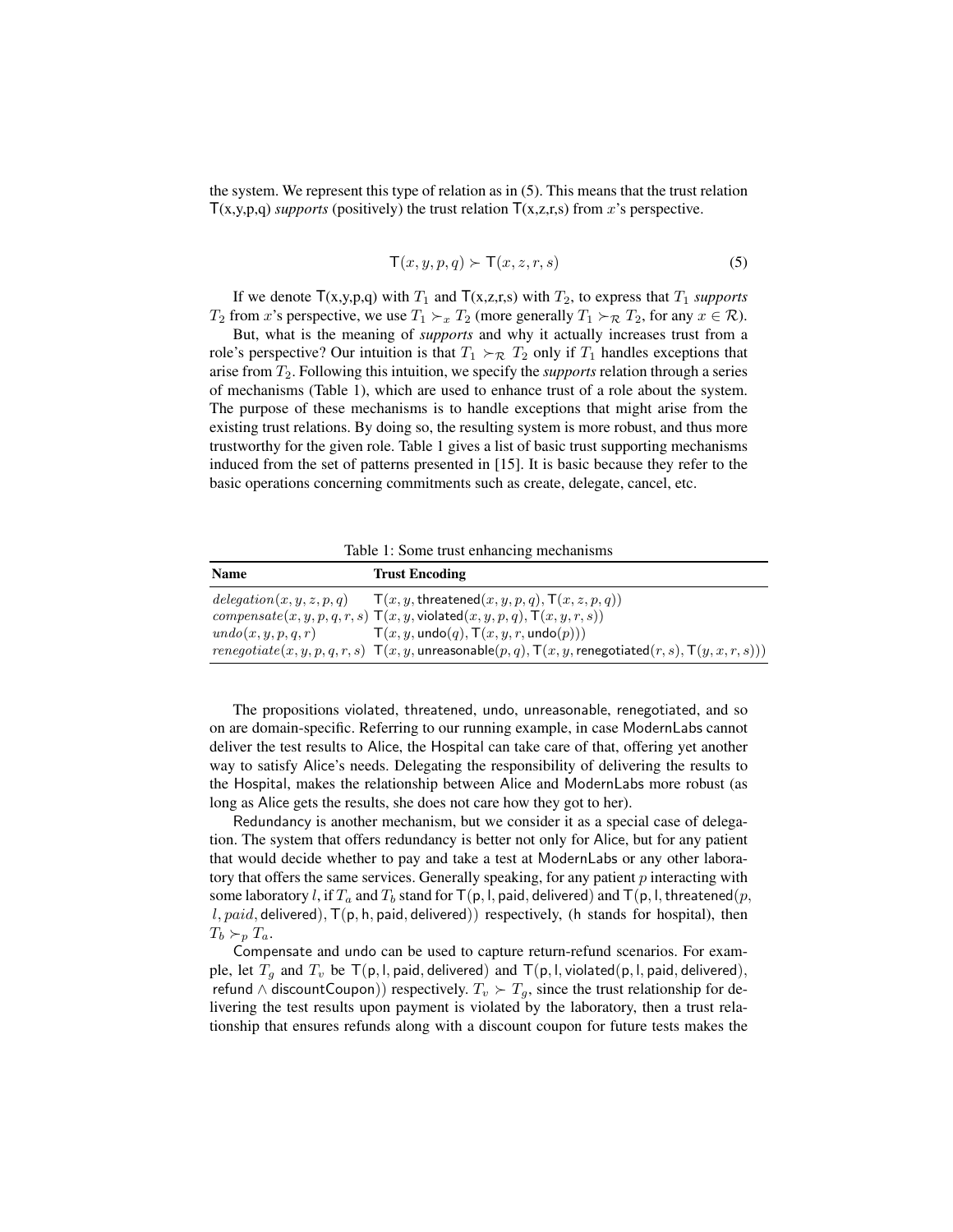relationship more robust from the patient's point of view. Basically, the laboratory is compensating for the violation by offering a discount coupon and undoing the payment done by the patient. As a result, the patient considers the latter system to be a better choice for him (more trustworthy).

Renegotiate on the other hand offers more alternatives for the role to choose. For example, in case of  $T_x$ :  $T(p, l, paid, delivered)$  the laboratory might deliver the results of the test in a moment of time that is considered late for the patient. The patient may renegotiate for the time of the delivery by getting a commitment from the laboratory that will deliver the results on time,  $T_y$ : T(p, l, paid, deliverOnTime). Again  $T_y \succ_p T_x$ .

The *supports* relationship shows how trust within a system is improved, from a roles perspective, and it helps possible participants while choosing a system from a range of systems in the domain. By looking at these relationships prospective participants can determine when an entire system (a set of trust relationships) is better than the rest of the systems, within the same domain, from their perspective. Taking this into account we could for instance establish that, if  $T_1 \succ_R T_2$ , a system  $\{T_1, T_2\}$  is better from R's perspective than a system having only  $\{T_2\}$ .

We provide a graphical representation of the notions composing the system (Fig. 1). Roles are graphically represented as ovals, while trust relationships are shown using double stroke arrows pointing to the trustee, labeled with the actual trust relationship among two given roles (1a). Fig. 1b depicts the usage of the delegation as a trust *supporting* mechanism. The *supports* relation is labeled with the subscript "Alice" to show how Alice's trust is enhanced.



Fig. 1: Graphical representation of the system

Apart from the mechanisms shown in Table 1 there could be others that influence the trustworthiness of a system. These mechanisms are domain specific and emerge from the study and analysis of the given domain. We will use a case study to discover new mechanisms to support trust (section 4). Our approach for sociotechnical trust is based on commitments, thus to enhance trust in the system enough commitments are built to make it more trustworthy. The *supports* relation reflects this intuition as well. For instance, let us consider two healthcare systems from our running example, say system  $S_1 = \{T_i\}$  and system  $S_2 = \{T_i, T_j, T_k\}.$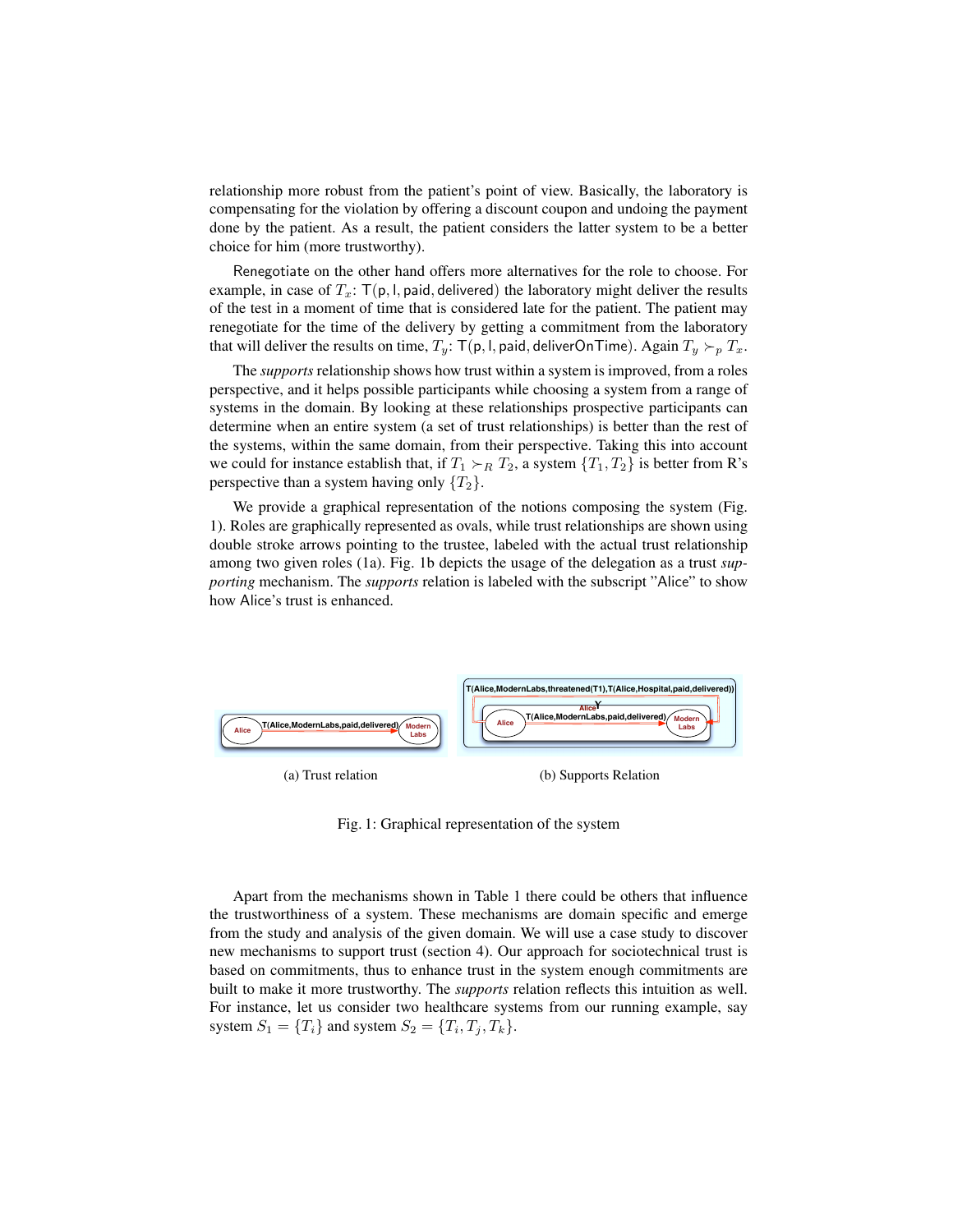$S_1$  represents a system in which only one trust relationship holds (6). Hospitals commit on ensuring confidentiality of Alice's personal data (to comply with HIPAA<sup>1</sup>), hence the trust relationship between Alice and the Hospital that if Alice provides her personal data to adhere to Hospital's services, the Hospital will ensure confidentiality of those data. Information included in the medical records of the patients should also be protected and not shared with other parties, unless the patient gives a written permit for that.

 $S_2$  ((7),(8), and (9)) represents a system in which the Hospital commits to ensure confidentiality of patient's personal data, it also commits to share patient's personal data only upon their written permission, and the doctor attending the patient commits to protect and ensure privacy of patient information and medical records. The trust relationships present in  $S_2$  emerge from these commitments.  $S_2$  involves the trust relationships  $T_i$  and  $T_k$ , each of which supports the trust relation  $T_i$  (that is,  $T_j \succ_{Alice} T_i$ and  $T_k \succ_{Alice} T_i$ ). Having two more trust relationships (hence more *commitments*) that support the basic trust relationship, will influence the overall trust of the system.

We could say that  $S_2$  is more trustworthy from the patient's (Alice) point of view than  $S_1$  because it provides more commitments to ensure confidentiality.

$$
T_i = \mathsf{T}(\text{Alice}, \text{Hospital}, \text{personalData}, \text{ensure} \text{Confidentiality})
$$
 (6)

$$
T_i = T(\text{Alice}, \text{Hospital}, \text{personalData}, \text{ensureCondition} \text{indentiality}) \tag{7}
$$

$$
T_j = \mathsf{T}(\text{Alice}, \text{ Doctor}, T, \text{ privacyOfMedia|Records}) \tag{8}
$$

$$
T_k = T(\text{Alice}, \text{Hospital}, \text{permit}, \text{sharePersonalData}) \tag{9}
$$

**Definition 1.** Let  $S_1$  and  $S_2$  be two systems. We say that  $S_2$  is more trustworthy than  $S_1$  *from x's perspective*  $(S_2 \gg_x S_1)$  *if and only if:* 

- *1.*  $(x, y, p, q) \in S_1$  *implies*  $(x, y, p, q) \in S_2$ *, and*
- 2.  $\exists (x, z, r, s) \in S_2$  *such that*  $\mathsf{T}(x, z, r, s) \succ \mathsf{T}(x, y, p, q)$

The definition captures the intuition behind the fact that a participant  $(x)$  will trust more the system that will provide more commitments to him (i.e more trust relationships) that *support* the initial interaction he wants to start with that system. This initial interaction is a relation that is provided by both systems to x (1); x considers  $S_2$  more trustworthy because it provides other relations that *support* the basic interaction (2).

In the aforementioned example, there are two trust relationships in  $S_2$ , namely  $T_i$ and  $T_k$ , that support the trust relation in  $S_1$ ,  $T_i$ . Therefore, the system  $S_2$  is said to be more trustworthy from Alice's point of view.

## 3 Kinds of Trust in Sociotechnical Systems

We highlight the difference between sociotechnical trust and two other notions of trust that have been applied to modeling and reasoning about sociotechnical systems. We

<sup>1</sup> https://www.cms.gov/hipaageninfo/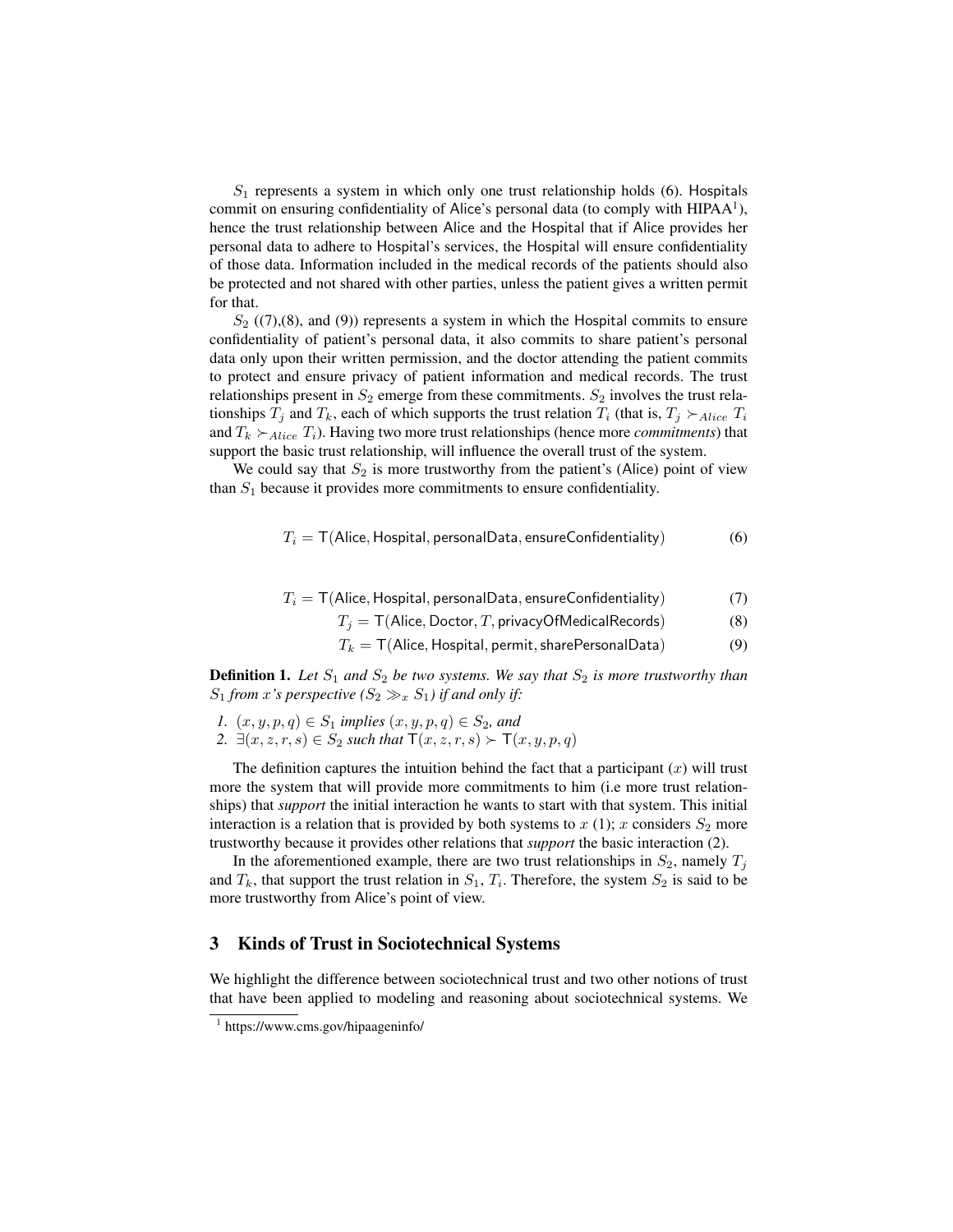show with the help of examples that the three are orthogonal notions, and that each plays a role in the smooth functioning of a live STS.

#### 3.1 Technical Trust

By actors, we refer only to *social* entities. In practice, this means only humans and organizations (or their software surrogates). For example, consider a healthcare system. Hospitals, patients, doctors, laboratories, insurance companies, and so on are all actors in the system. A hospital may provide the service of appointment scheduling via a Web application; clearly, the application itself is not an actor in the same sense that a hospital is. Similarly, a laboratory may use several devices in providing testing services to patients, for example, a CT scanner; clearly, the CT scanner too is not an actor. Thus, in this paper, we do not talk about *technical trust*—whether the hospital trusts the scheduling Web application (to work well) or whether the laboratory trusts the CT scanner. We broadly identify technical trust with assurance [13], also sometimes referred to as dependability [8].

The contrast with technical trust is an important one. Technical trust necessarily treats the system under consideration as a monolithic entity that can be deployed and evaluated for desirable properties. However, sociotechnical systems are not monolithic. Each actor is necessarily *autonomous* and will implement the functionality it desires independently from other actors. For example, a hospital will implement its information systems independently from a laboratory. Therefore, it is impractical to dwell upon whether a hospital considers a laboratory's information systems and devices dependable; however, it is critically important that the hospital trusts the laboratory for providing accurate test results. In general, technical trust applies at a lower level than social trust. Figure 2 illustrates in an architectural sense the difference between social and technical trust. Incidentally, the traditional model of sociotechnical systems from RE is similar to Figure 2(B).



Fig. 2: Social versus technical trust

Let  $T_T$  denote the technical trust relation. For example,  $T_T$ (ModernLabs, CTScanner, operatedProperly, deliveredAccurateResults) means that ModernLabs trusts the CTScanner to deliver accurate results if operated properly.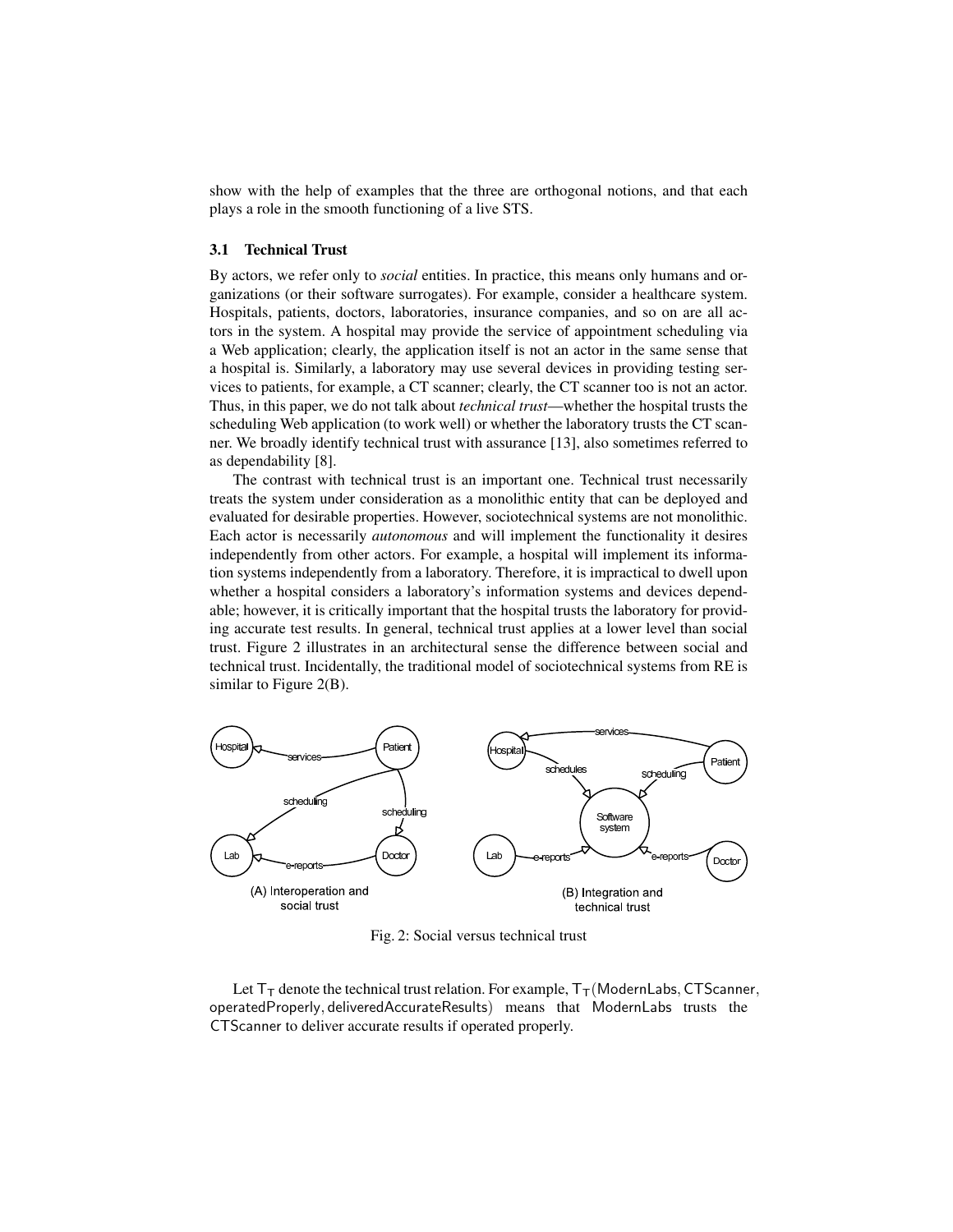Technical trust is not relevant for us. It is not the scope of our work. Instead, we concentrate on the roles interacting in the system, not the information systems or devices being used. We are interested in the actual actors operating the technical systems, so the technical trust is encapsulated within the social trust. Alice trusts ModernLabs to deliver accurate results, but she does not care how ModernLabs achieves that. It is ModernLabs' responsibility assuring the correctness of the results. As long as the results are delivered being accurate, Alice trusts ModernLabs. It is this kind of relationship that we want to exploit.

#### 3.2 Cognitive Trust

Most of the predominant computational approaches to trust have a cognitive bias. In such approaches, each agent has a mental, and therefore necessarily private, model of other agents, based on which it chooses whom to interact with. Some approaches to trust are based on reputation. Although reputation itself is a social concept in that an agent's reputation is public, it also is mostly applied in a cognitive way—as an input to the agents' mental models.

Let  $T_c$  denote the cognitive trust relation. For example,  $T_c$ (Alice, ModernLabs, paid, delivery) means that Alice cognitively trusts ModernLabs. Sociotechnical trust wants to influence in some way the enhancement of cognitive trust, however we cannot enforce the latter. If a system inspires more trust than other systems in the same domain, it might be the case that prospective participants become more willing to participate in that system.

#### 3.3 Orthogonality

Our conceptual model helps determine whether a system is trustworthy, architecturally speaking. However we do not address issues dealing with cognitive trust, such as *"within a system, who to interact with?"*, nor issues concerning technical trust. Each of them has a different consequence on the actors' decisions (or influences differently actors' decisions). Let's consider a situation where hospital SantaChiara is known to be better than hospital SanCamillo, and in which Alice trusts more (cognitively) Dr.Giusti rather than Dr.Falconi. Based on sociotechnical trust considerations, we could say objectively that Alice would rather be visited by Dr.Giusti (Dr.G) in hospital SantaChiara (S.Ch) than by Dr.Falconi (Dr.F) in hospital SanCamillo (S.Cam) (10). However, we could not say anything about Alice's trust (where would she get a visit) in case doctor Dr.Giusti were to work at hospital SanCamillo and Dr.Falconi were to work at hospital SantaChiara (11).

 $T(Alice, Dr.G, S.Ch, goodVisit) \gg_{Alice} T(Alice, Dr.F, S.Cam, goodVisit)$  (10)

 $T(Alice, Dr.G, S.Cam, goodVisit) \nless$  Alice, T(Alice, Dr.F, S.Ch, goodVisit) (11)

Similarly, if Alice trusts cognitively ModernLabs to deliver the results once she has paid for the tests, this does not mean that she technically trusts ModernLabs, and vice versa.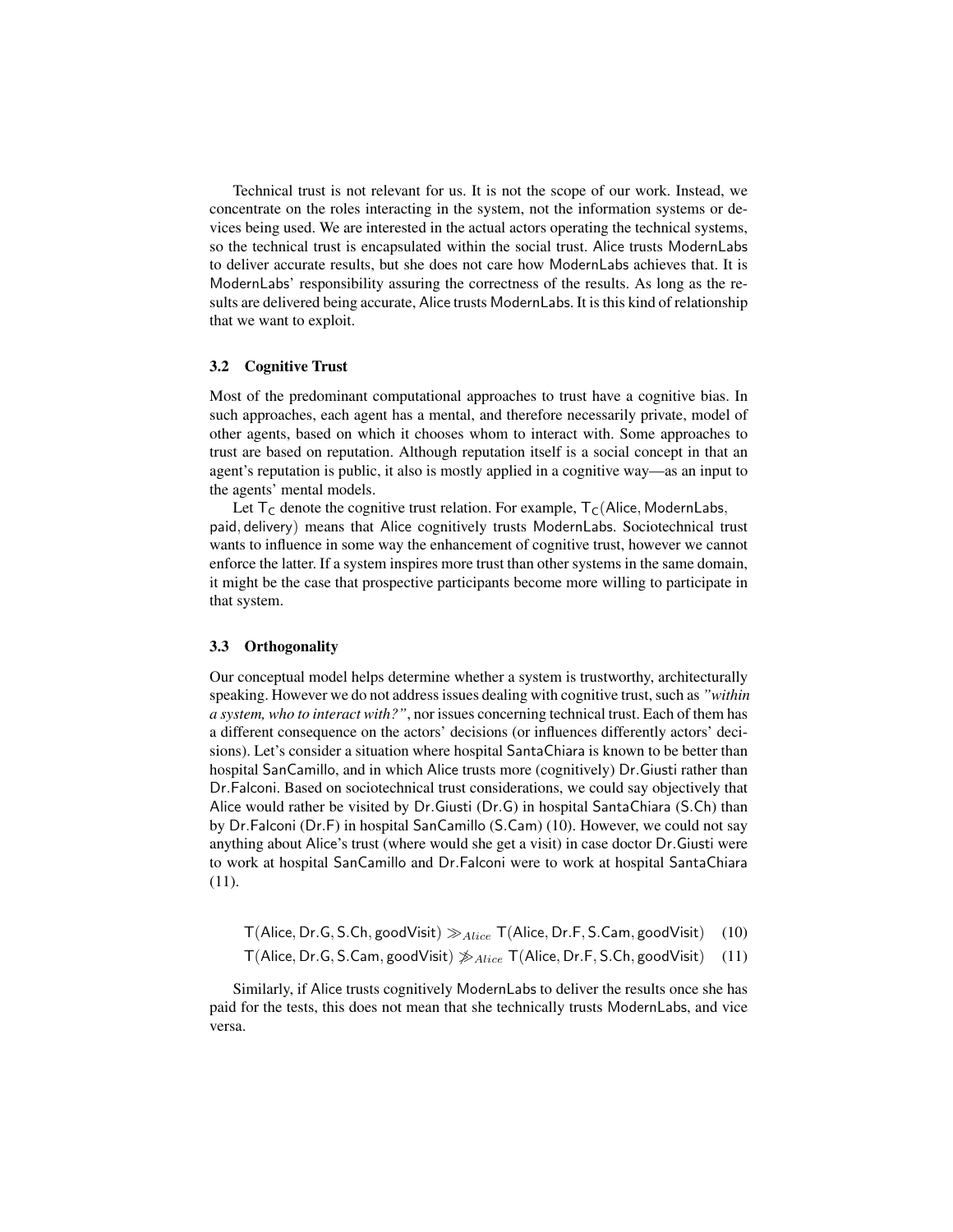## 4 The Food Law Case Study

The European Parliament and the Council adopted Regulation (EC)178/2002<sup>2</sup> on January 2002, to harmonize all Member States food legislation in a general Food Law regulation, whose primary objective is consumer protection throughout Europe. Food Law lays down all requirements on food safety. It imposes requirements on any substance that is intended or expected to be incorporated into a food/feed during its manufacture, preparation or treatment [5]. These requirements should be applied by all food operators in order to comply with the regulation.

Identifying Roles and Trust Relationships Food law exposes the following participants (roles): Member States (MS), Food Safety Authority(FSA), Food Business Operator (FBO), European Consumer (EC). Stakeholders in the food/feed chain are a lot, among which food/feed manufacturers, importers, brokers, farmers, distributors, etc., but we classify all as FBO. To be in compliance with (EC)178/2002 requirements and specifications, the trust relations in Table 2 should hold.

Enhancing Consumers' Trust We provide a semi-formal graphical representation in a multilayer perspective (Figure 3) starting from the basic situation (container denoted with R). The core requirement is that consumers are provided with safe food, that is, every food that is placed on the market is safe and adequately labeled. Food operators are responsible for ensuring this, therefore we show the trust relation that should hold between consumers and food operators. The Food Safety Law specifies mechanisms that will help improve this situation, thereby enhancing the chances of achieving the primary goal of having safe food on the market. These mechanisms are actually the *supports* relations specific to this domain. The structuring of the trust relationships performed in Figure 3 serves the purpose of applying the *supports* relations to improve the sociotechnical trust at each layer, introducing them at the appropriate layer. Thus, in the second layer (*Monitoring*) monitoring mechanisms are enabled, such as the ones for monitoring suppliers and food. Monitoring will increase the level of trust consumers will have on the products placed on the market. However, monitoring alone is not enough. That is why *Traceability* mechanisms are applied on top of monitoring (third layer), so that any time a given risk is identified, it is possible to find the node in the food chain in which the breach occurred. Whenever a hazard is encountered, traceability is used to identify the source of such risk, afterward food operators can perform risk assessment to verify the status of the given product. If it is found to violate food safety requirements, customers should be notified and the product needs to be withdrawn or recalled (forth layer: *Withdraw/Recall*). Risk assessment procedures will influence the decision to withdraw or recall a product from the market (fifth layer: *Assess Risks*).

We use the *supports* relationship notation labeled with C, at the border between the subsequent layers, to represent the fact that trust relationships in the above layer *support* trust relationships in the layer below, enhancing at each subsequent layer Consumers' trust about the system.

Conclusion We presented a graphical representation of an STS from the Food Law case study showing trust relations that hold between the different roles (mainly con-

<sup>&</sup>lt;sup>2</sup> http://ec.europa.eu/food/food/foodlaw/index\_en.htm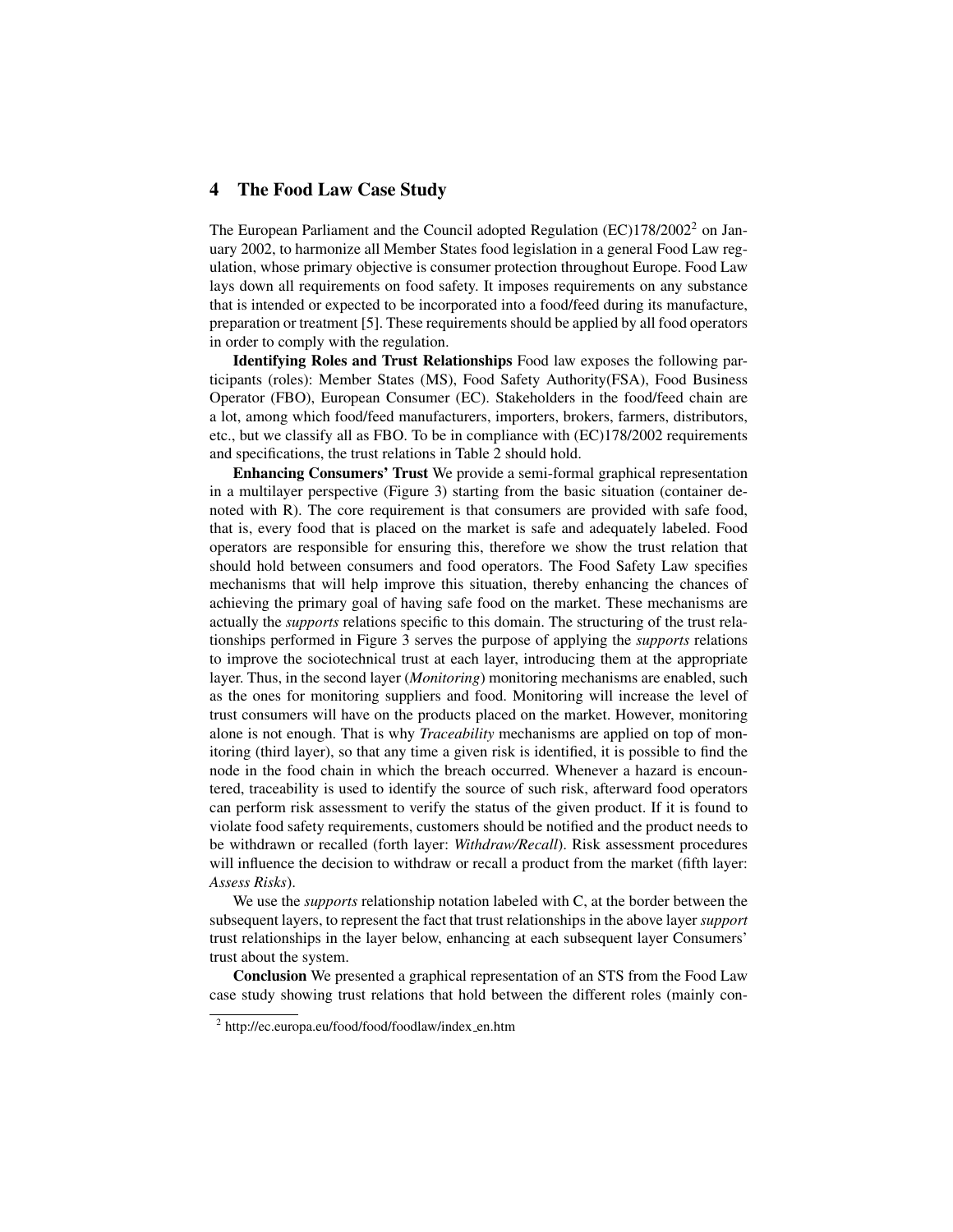| <b>Trust relation</b>                                                                                                                                                                                              | Description                                                                                                                                                                                   |  |
|--------------------------------------------------------------------------------------------------------------------------------------------------------------------------------------------------------------------|-----------------------------------------------------------------------------------------------------------------------------------------------------------------------------------------------|--|
| European Consumers' Perspective                                                                                                                                                                                    |                                                                                                                                                                                               |  |
| T(C, FBO, onMarket(x), safe(x))                                                                                                                                                                                    | Consumers trust food operators that<br>every product they placed in the mar-<br>ket is safe                                                                                                   |  |
| $T(C, FBO, onMarket(x), labelAdequately(x))$                                                                                                                                                                       | Consumers trust food operators that<br>every product they placed in the mar-<br>ket is labeled adequately                                                                                     |  |
| $T(C, FSA, \neg safe(x), prohibitPlacingOnMarket(x))$                                                                                                                                                              | Consumers trust the authorities that if<br>food is found to be unsafe, it will be<br>prohibited to be placed on the market                                                                    |  |
| T(C, FBO,<br>violated(C, FBO, onMarket(x), safe(x)),<br>T(C, FBO, informOn(x), with draw(x)))                                                                                                                      | Consumers trust food operators that if<br>food is found to be unsafe when it<br>had already been placed on the market,<br>they will be informed and food will be<br>withdrawn from the market |  |
| $\mathsf{T}(\mathsf{C},\mathsf{FBO},\mathsf{hazardsldentifiedOn}(x),$<br>assessRisksRelatedTo $(x)$ )                                                                                                              | Food operators should perform risk as-<br>sessment and analysis for any identi-<br>fied possible hazard related to a given<br>food product                                                    |  |
| $T(C, FBO, product(x, FBO) \wedge ingredients(x, y_0)$<br>$\ldots \wedge$ ingredients $(x, y_n)$ , record $(y_0, supplier) \wedge \ldots$<br>$\mathsf{record}(y_n, supplier) \wedge \mathsf{record}(x, customer))$ | $\wedge$ Food operators should keep record of<br>all the suppliers of ingredients of the<br>products they sell and of all the imme-<br>diate customers                                        |  |
| Food Business Operator Responsibility                                                                                                                                                                              |                                                                                                                                                                                               |  |
| $\forall suppliers$ T(FSA, FBO, monitor(suppliers),<br>risksEarlyDetected)                                                                                                                                         | Problems with food will be detected<br>early if food operators monitor their<br>suppliers                                                                                                     |  |
| T(FSA, FBO, onRisk, notify)                                                                                                                                                                                        | Food safety authority expects to re-<br>ceive notification on risk                                                                                                                            |  |
| T(MS, FSA, notify, inform)                                                                                                                                                                                         | Food safety authority should inform<br>member states when notified for some<br>risk                                                                                                           |  |

Table 2: Trust relations based on roles perspective

sumers and food operators) along the food chain. We used the case study to identify domain specific *supports* relationships that aim to increase a consumer's trust in this STS. Based on the identified *supports* relationships, we built a structured graphical representation of the trust relations that hold in the system to help possible participants decide which system they want to play a role at. This representation makes the role perspective clearer by showing the relations they may be involved. Furthermore, this structuring allows to see how trust is increased after each layer by representing the trust supporting mechanisms. All mechanisms represented in terms of *supports* trust rela-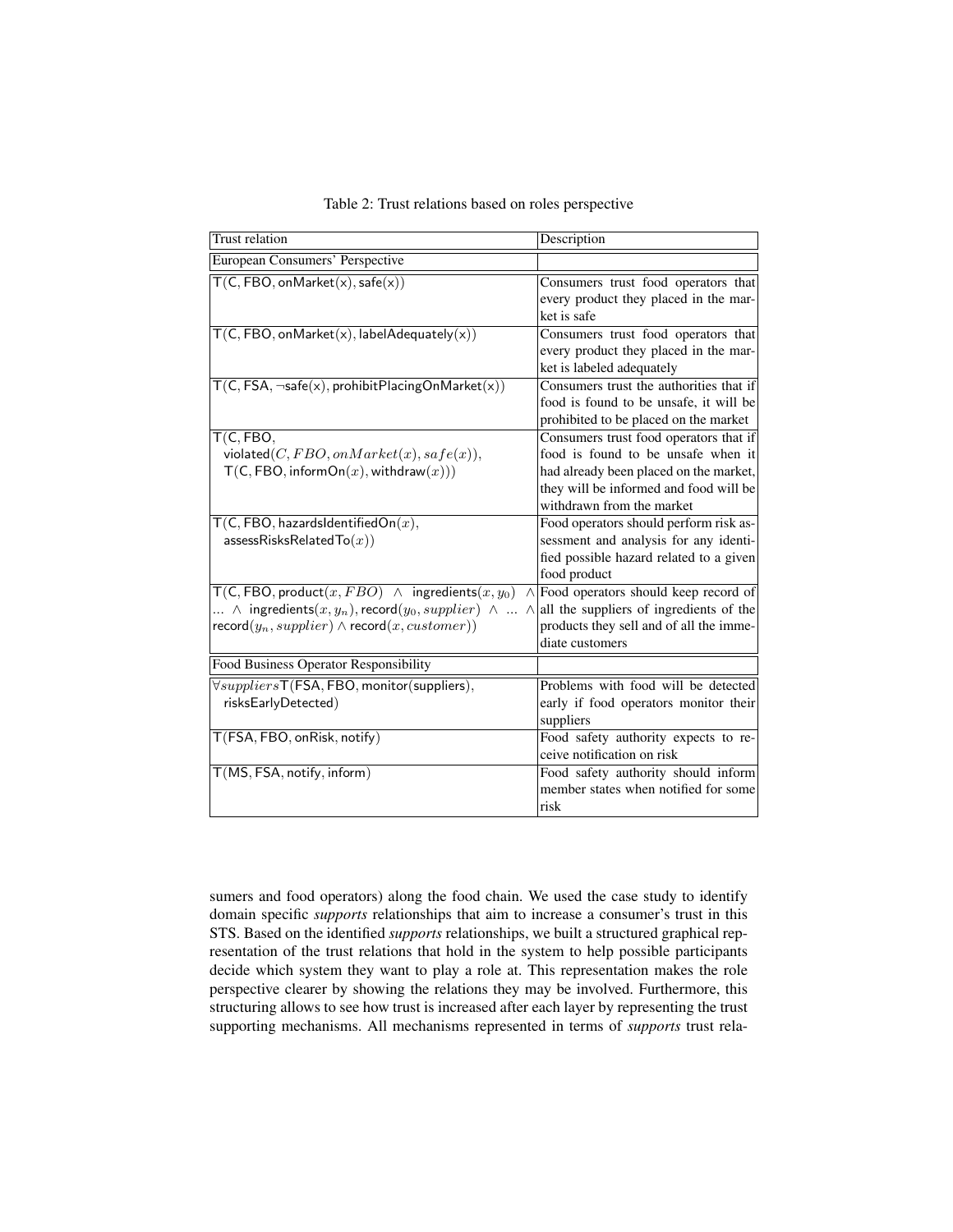

Fig. 3: Food Law System Enhancing Consumers' Trust

tionships serve the purpose of ensuring consumers' safety and inspiring their trust in the system.

Is the approach scalable for larger case studies? Our approach depends on the clarity of the information regarding the considered domain, as the process of discovering *supports* relationships is domain specific.

## 5 Discussion

In this paper, we captured the intuition behind sociotechnical trust, as referring to the trustworthiness of an STS. We consider an STS to be organized along trust relationships. We want to make make explicit these trust relationships in order to provide prospective participants with information regarding the dependencies they would have upon the STS in case they decide to play a role in. Based on this information, one is able to decide whether, on his perspective, an STS is more trustworthy than another. This requires that we capture *sociotechnical* trust in an architectural sense as a relationship among roles in the system. When specific actors adopt the roles, those relationships are instantiated. We showed the notion of sociotechnical trust to be different from cognitive and technical trust, two prominent concepts in sociotechnical systems research. We analyzed the European food safety regulation on the basis of our approach. The case study reveals that a STS is not a list of trust relationships, but there is structure in the sense that some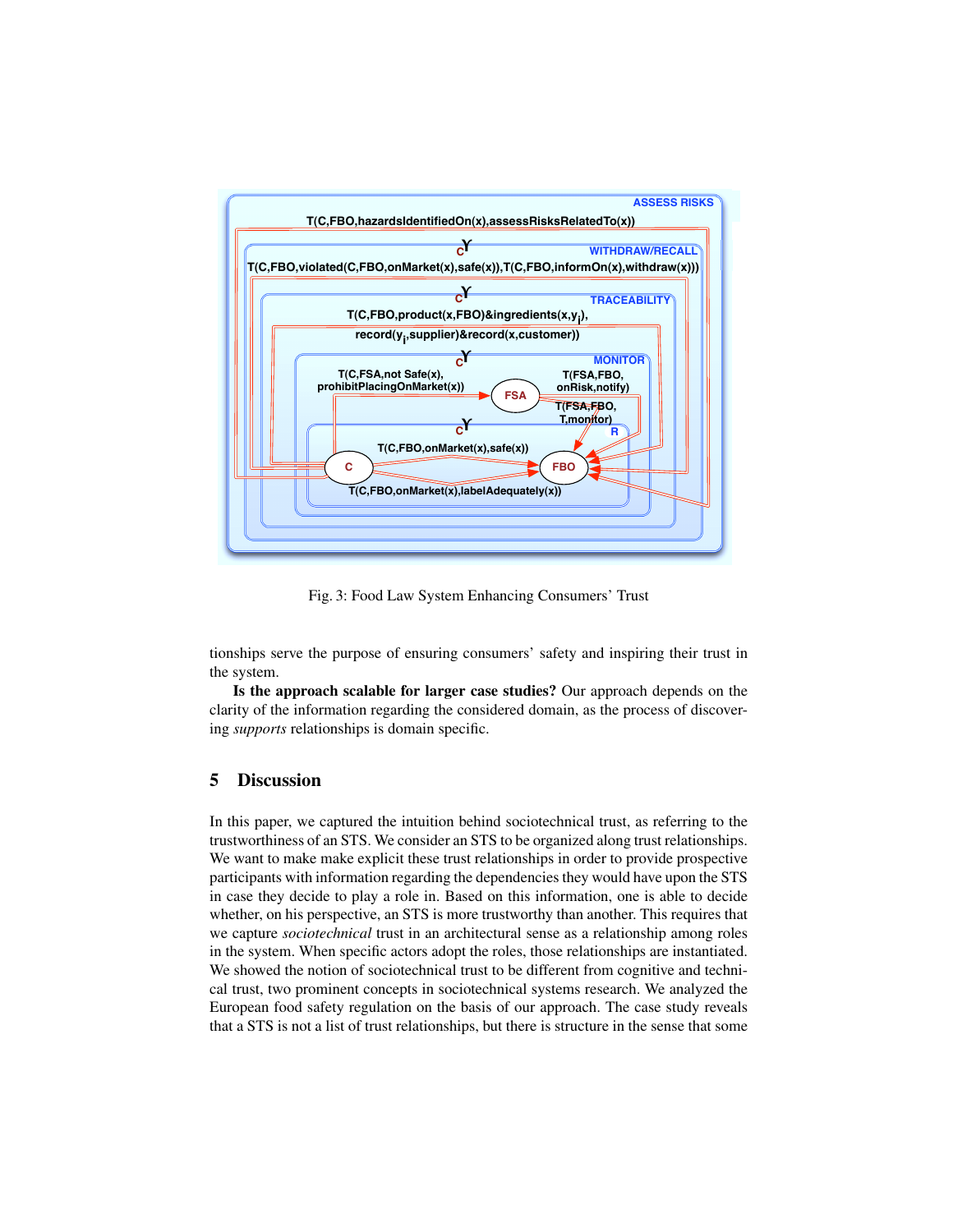trust relationships enhance some others. Understanding the structure of a system will prove valuable for those who want to decide their participation in a system. A key feature of our conceptual model is that we take the role perspective in saying whether one system is more trustworthy than another. Thus whereas a healthcare STS may be more trustworthy from the patient point of view; it may be less trustworthy from a laboratory's point of view. Such a perspective follows naturally from the fact that trust is a directed relationship.

The *trustworthiness* of a software is traditionally seen as a measure of assurance that the software is free from vulnerabilities [13]. Notably, such a notion of trustworthiness treats software as a monolithic entity; it is technical trust. Examples of such software include operating systems and browsers. Many trustworthy computing initiatives, including Microsoft's [12], to mitigate security concerns fall under this category. Castelfranchi [4] lists different kinds of trust that often come into play: trust in the environment and infrastructure (technical trust), trust in one's own agent (technical trust because it amounts to trust in the software that an actor uses), and trust in authorities and partners (both cognitive). These are all important kinds of trust; however none of these is sociotechnical. Asnar *et al.* [2] model trust relationships among actors in order to analyze risk; however in their approach, trust is an agent's subjective belief about another, in other words, cognitive. Similar to our approach, Giorgini *et al.* [9] model social trust at the role level. They present examples where any agent adopting some role must trust another adopting some role for something, however, cognitively it may not. Giorgini *et al.* deem this as a conflict. In our approach, such a situation is not a conflict—social and cognitive trust are orthogonal concepts. Our idea of assuming domain-specific trust enhancing (the *supports*) relationships is not unfounded. Jones *et al.* [11] present a list of trust requirements for e-business. Haley *et al.* [10] introduce the notion of trust assumptions to help discharge concerns about system security. Siena *et al.* [14] care about compliance of actors with regulations, we care about understanding the structure of the regulations themselves, and how the regulation may have potentially come about in the first place.

Future Directions. In order to build architecturally better systems in terms of trust, we want to explore a formal semantics for the *supports* relationship. However, given the diversity of domains and trust relationships, this is an especially challenging task. Our initial approach for defining supports was via formulating trust enhancing mechanisms. We will further exploit commitments to identify more such mechanisms.

Acknowledgments. This work has been partially supported by the EU-FP7-IST-IP-ANIKETOS and EU-FP7-IST-NOE-NESSOS project. Amit K. Chopra was supported by a Marie Curie Trentino cofund award.

### **References**

- 1. Credit card accountability responsibility and disclosure act of 2009. http://www.govtrack.us/congress/bill.xpd?bill=h111-627.
- 2. Yudistira Asnar, Paolo Giorgini, Fabio Massacci, and Nicola Zannone. From trust to dependability through risk analysis. In *Proceedings of the Second International Conference on Availability, Reliability and Security*, pages 19–26, 2007.